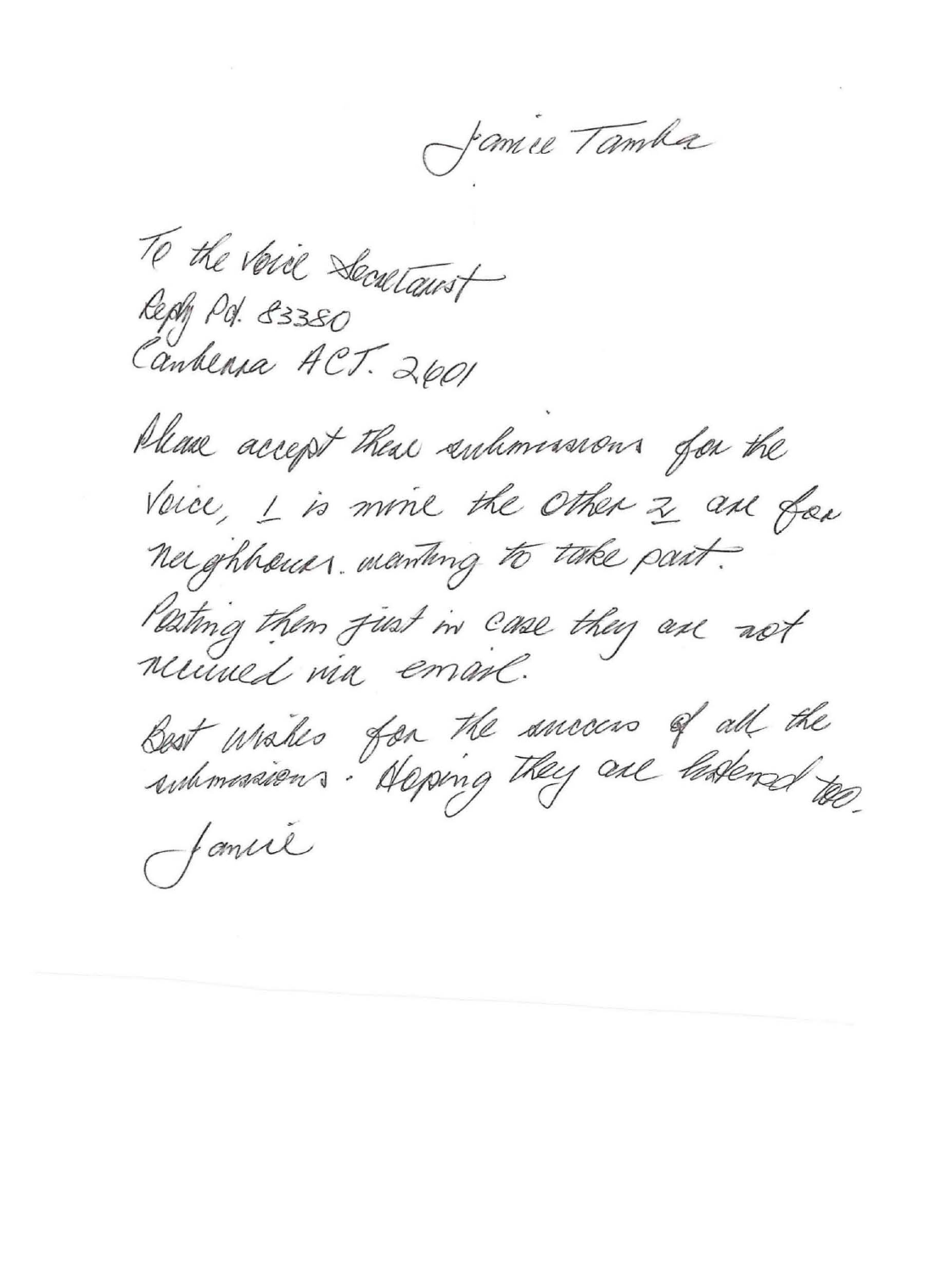Submission on a co-design for a First Nations Voice to Parliamentmun

My purpose for this submission to Parliament is to bring the importance of adopting the recommendations from the "ULURU STATEMENT from the HEART", written and signed in 2017 by more than 250 clans of many diverse aboriginal groups of First Nations peoples from around the country in Uluru, all calling for the establishment of a First Nations' Voice to be enshrined in the Constitution

The purpose of a Voice to Parliament is to allow First Nations Peoples input prior to the passage of new legislation and policies that affect them. As it is now there is no stability or reassurance that new policies will improve their lives or acknowledge their sovereignty and special status in this country. The move changes there are in Governments the more changes there are to Aboriginal policies no offers of stability or security come with these changes

Reassurance will only come when First Nations Peoples have the same rights as all other Australians have, that is a Voice to Parliament that will eventually lead to a Voice being enshrined in the Constitution. First Nations Peoples must be given the same opportunity as all other Australians, to have a say in what is being proposed for them by consecutive governments

The reason their voices are not taken seriously now and in the past goes back to the 1901 Australian Constitution section 127 which excluded "the natives from being counted"- as they were already considered outsiders in their own country., they were deliberately excluded from the Constitution

Now more than 100 years later, I like many other Australians have an obligation and am honoured to stand with First Nations Peoples to affirm the Uluru Statement from the Heart, in its call for Truth-Telling, for a Makarrata Commission to supervise treaty-making and for a National Voice to be enshrined in the Constitution.

When First Nations Peoples were asked what they wanted by the next election, the answer was to have a Voice to Parliament to be enshrined in the Constitution after a referendum was held. This National Voice member model must be a model that ensures all Aboriginal and Torres Strait Island grass root Voices are heard from every level.

In 2021 let's put it right and give First Nations Peoples a "fair go" to have their voices heard by giving them the opportunity to put their Voice to Parliament, it is only right for everyone in this country to have the same right, Indigenous people more than any of us desire that right.

Our Government must honour its election promise by at least firstly granting First Nations People a Voice to Parliament leading to having a Voice enshrined in the constitution

Now let's have that Referendum and put it to all Australians to have their say in support of our First Nations Peoples. They have given and continue to give our country so much. Now it is our turn to show how much we value and appreciate them as they deserve so much more of our understanding of their rightful sovereignty and unique status.in this country by strongly supporting their call for a Voice to be enshrined in the Constitution.

**No more exclusion it time for inclusion.** 

Supporter

Janice Tamba

To : http://haveyoursay.niaa.gov.au/submission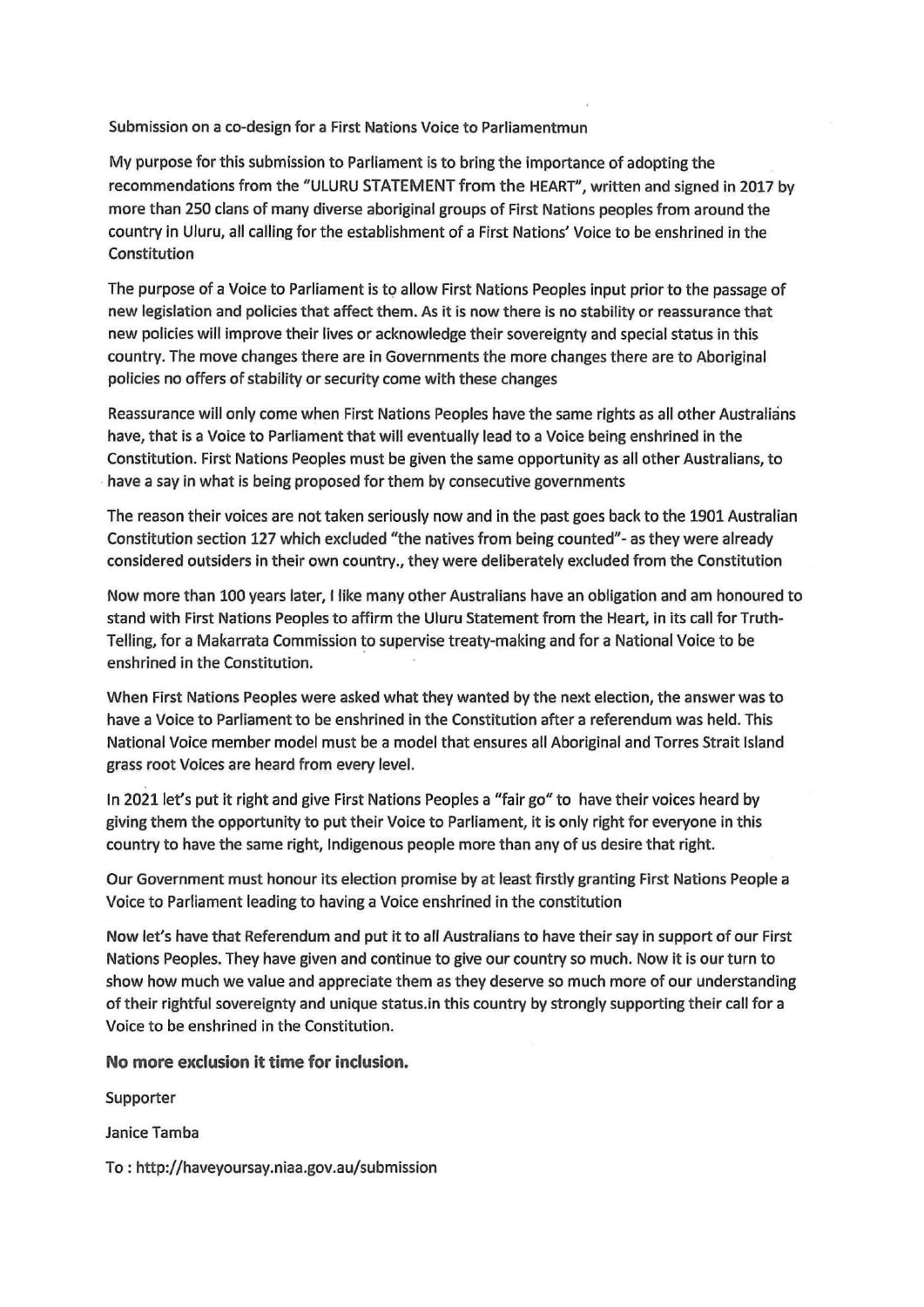## **RE: Submission on a co-design of a First Nations Voice**

Please present my submission to parliament. My purpose for this submission is to bring the importance of adopting the recommendations in the Uluru Statement from the Heart to the attention of the federal government.

The statement was written and signed in 2017 by clans of many diverse groups of First Nations People in Uluru, calling for the establishment of a first nation's voice enshrined in the constitution.

The purpose of a voice to parliament is to allow First Nations People input prior to the passage of new legislation and policies that affect them.

This situation is beyond urgent as First Nations People, being only 3% of our population, make up close to 30% of those incarcerated in Australia. This situation highlights their powerlessness in our society and demonstrates the injustice and the continued appalling institutional prejudice they suffer under the current government policies.

Constitutional reform will empower First Nations People to take a rightful place in our country giving them the opportunity to flourish in 2 worlds. They are asking to be recognised for their sovereign status with an acknowledgement of our shared history.

When will our governments stop and listen to the voices of Indigenous Australians at all levels of our society? It is time, in fact way overdue, to establish a Makarrata. A meeting between our government and dur First Nations People for a fair and truthful relationship.

Other countries around the world have shown acknowledgement and respect to their indigenous peoples? When will our government have the strength and courage to follow suit?

Indigenous culture is a gift to our country. It is time that we, as a nation, show our appreciation and acknowledge their sovereignty. It would show our respect by having a voice to parliament enshrined in the constitution.

 $\lambda$ 

I am hoping that my submission will reach the hearts and minds of many politicians in our government.